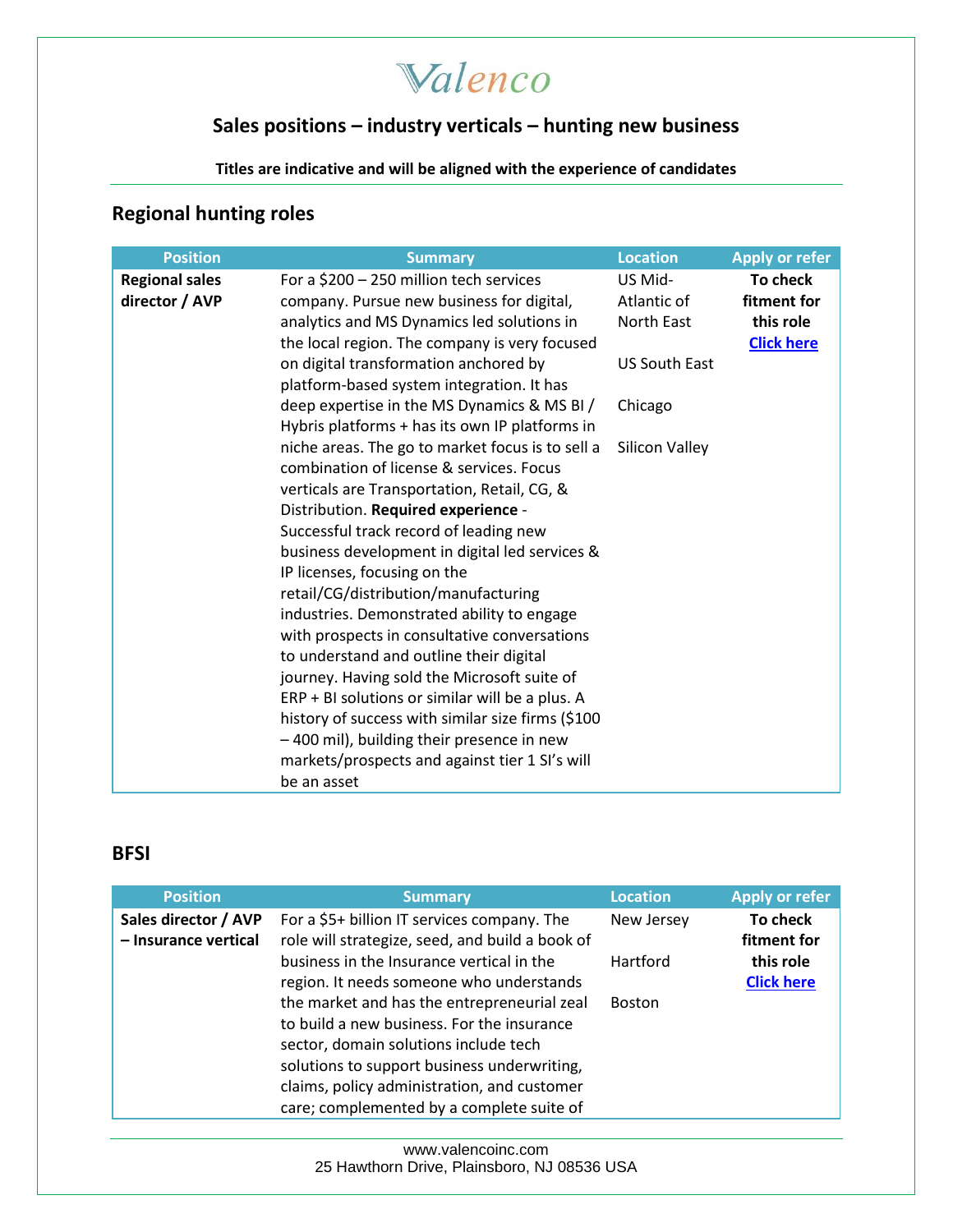# Walenco

|                      | digital, ADM, infrastructure and BPO<br>services. Required Experience - 8+ years<br>selling IT solutions- the recent 2-3 years into<br>the Insurance vertical. Having sold into the<br>Insurance vertical in the local region (P&C<br>and/or Life), and insight or contacts to<br>initiate early conversations and discover<br>opportunities to engage. Seeded and<br>pursued deals of \$10 + million TCV. KRA's<br>will be order booking and revenue.                                                                                                                                                                                                                                                                                                                                                                                                                                                                             |                   |                              |
|----------------------|------------------------------------------------------------------------------------------------------------------------------------------------------------------------------------------------------------------------------------------------------------------------------------------------------------------------------------------------------------------------------------------------------------------------------------------------------------------------------------------------------------------------------------------------------------------------------------------------------------------------------------------------------------------------------------------------------------------------------------------------------------------------------------------------------------------------------------------------------------------------------------------------------------------------------------|-------------------|------------------------------|
| Sales director/AVP   | For a Us headquartered \$250 - 300 million                                                                                                                                                                                                                                                                                                                                                                                                                                                                                                                                                                                                                                                                                                                                                                                                                                                                                         | New Jersey        | To check                     |
| - Insurance vertical | BFSI focused IT services company. Pursue<br>and win new clients in the Insurance vertical<br>- both P&C and L&A. Focus on the top 20<br>insurers with potential to grow business to<br>\$10+ million. The company has a reference<br>able base of existing clients and offers<br>solutions for Bureau rating, client analytics,<br>and client digital engagement in addition to<br>modernization of application platforms, next<br>generation application assurance, migrations<br>to cloud, and package solutions. Required<br>experience - Having pursued and won new<br>clients (focusing on the top 20 insurers) in<br>the Insurance vertical for IT solutions and<br>then mined them for growth. Track record of<br>strategizing and building a territory for new<br>client acquisition. Past association and<br>network in the local market to enable early<br>productivity. KRA's will order booking &<br>revenue generated | Boston<br>Chicago | fitment<br><b>Click here</b> |

### **Energy and Utilities**

| <b>Position</b>                           | <b>Summary</b>                                                                                                                                                                                                                                                                                                                                                                                                                                                      | <b>Location</b> | <b>Apply or</b><br>refer                 |
|-------------------------------------------|---------------------------------------------------------------------------------------------------------------------------------------------------------------------------------------------------------------------------------------------------------------------------------------------------------------------------------------------------------------------------------------------------------------------------------------------------------------------|-----------------|------------------------------------------|
| Sales director / AVP<br>- Energy vertical | For a \$5+ billion tech services company.<br>Strategize, seed, and build a book of business<br>in the Energy vertical in the region. It needs<br>someone who understands the market and<br>has the entrepreneurial zeal to build a new<br>business. Domain services include Asset<br>management & optimization, distribution<br>planning, supply chain ranging from planning,<br>process optimization, plant design, industrial<br>& engineering automation, PLM, & | Houston         | To check<br>fitment<br><b>Click here</b> |

[www.valencoinc.com](http://www.valencoinc.com/) 25 Hawthorn Drive, Plainsboro, NJ 08536 USA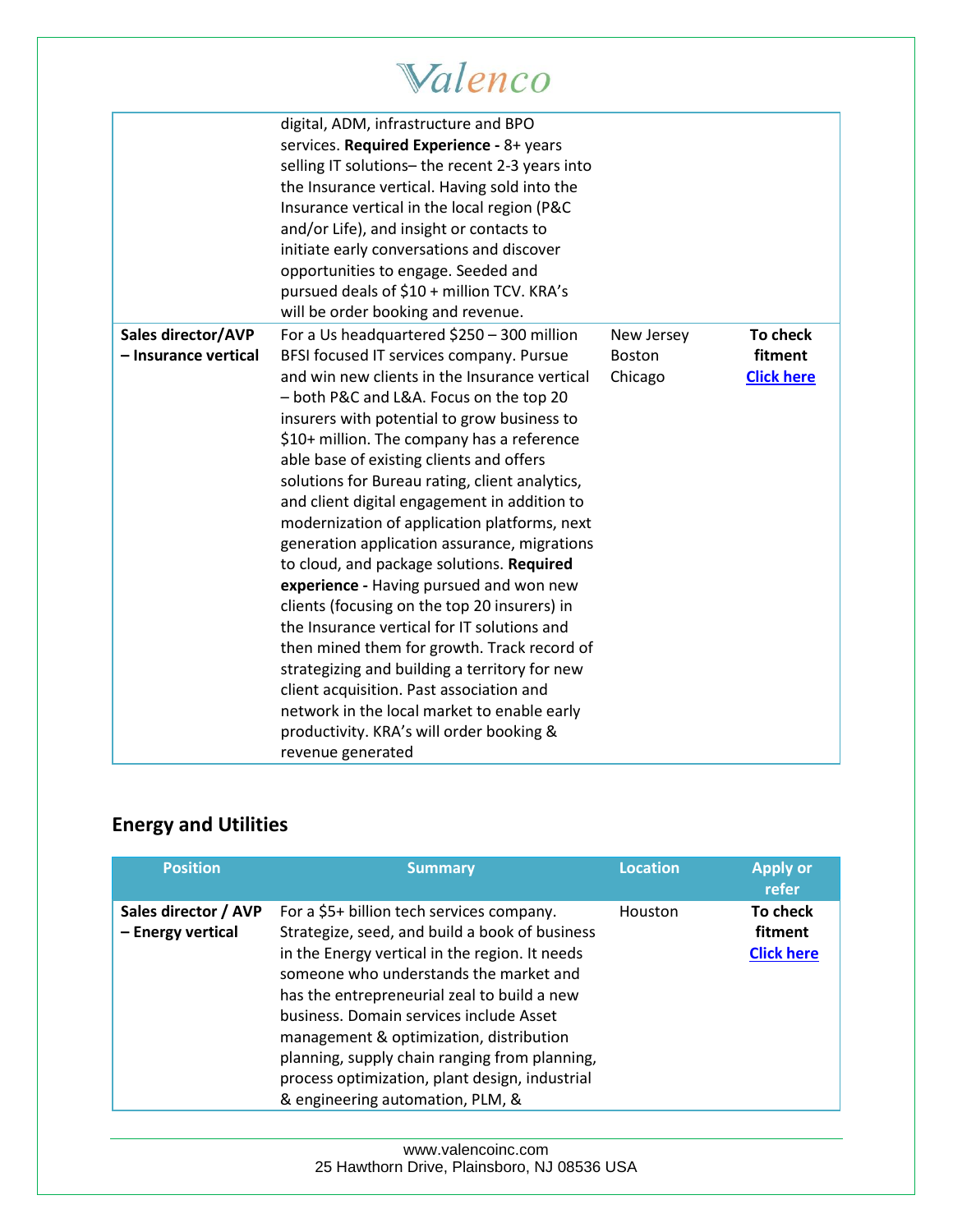# Walenco

|                                              | complemented by a complete suite of digital,<br>ADM, infrastructure and BPO services.<br>Required Experience $-5 +$ years selling IT<br>solutions-the recent 2-3 years into the<br>Energy vertical. Having sold into Energy<br>vertical in the local region, and insight or<br>contacts to initiate early conversations and<br>discover opportunities to engage. Seeded and<br>pursued deals of \$10 + million TCV. KRA's will<br>be order booking and revenue.                                                                                                                                                                                                                                                                                                                                                                                 |                        |                                                           |
|----------------------------------------------|-------------------------------------------------------------------------------------------------------------------------------------------------------------------------------------------------------------------------------------------------------------------------------------------------------------------------------------------------------------------------------------------------------------------------------------------------------------------------------------------------------------------------------------------------------------------------------------------------------------------------------------------------------------------------------------------------------------------------------------------------------------------------------------------------------------------------------------------------|------------------------|-----------------------------------------------------------|
| Sales director / AVP<br>- Utilities vertical | For a \$5+ billion tech services company. The<br>role will strategize, seed, and build a book of<br>business in the Utilities vertical in the region.<br>It needs someone who understands the<br>market and has the entrepreneurial zeal to<br>build a new business. Domain services include<br>Consumer analytics, customer care, digital<br>and mobile enablement, asset management &<br>optimization, distribution planning, supply<br>chain ranging from planning, process<br>optimization, plant design, industrial &<br>engineering automation, PLM, &<br>complemented by a complete suite of digital,<br>ADM, infrastructure and BPO services.<br>Required Experience - 5+ years selling IT<br>solutions-the recent 2-3 years into the<br>utilities vertical. Having sold into utilities<br>vertical in the local region, and insight or | US East or<br>Mid-West | To check<br>fitment for<br>this role<br><b>Click here</b> |
|                                              | contacts to initiate early conversations and<br>discover opportunities to engage. Seeded and<br>pursued deals of \$10 + million TCV. KRA's will<br>be order booking and revenue.                                                                                                                                                                                                                                                                                                                                                                                                                                                                                                                                                                                                                                                                |                        |                                                           |

### **Healthcare & Lifesciences**

| <b>Position</b>           | <b>Summary</b>                                                    | <b>Location</b> | Apply or<br>refer        |
|---------------------------|-------------------------------------------------------------------|-----------------|--------------------------|
|                           |                                                                   |                 |                          |
| Manufacturing and Hi-Tech |                                                                   |                 |                          |
| <b>Position</b>           | <b>Summary</b>                                                    | <b>Location</b> | <b>Apply or</b><br>refer |
|                           |                                                                   |                 |                          |
|                           |                                                                   |                 |                          |
|                           | www.valencoinc.com<br>25 Hawthorn Drive, Plainsboro, NJ 08536 USA |                 |                          |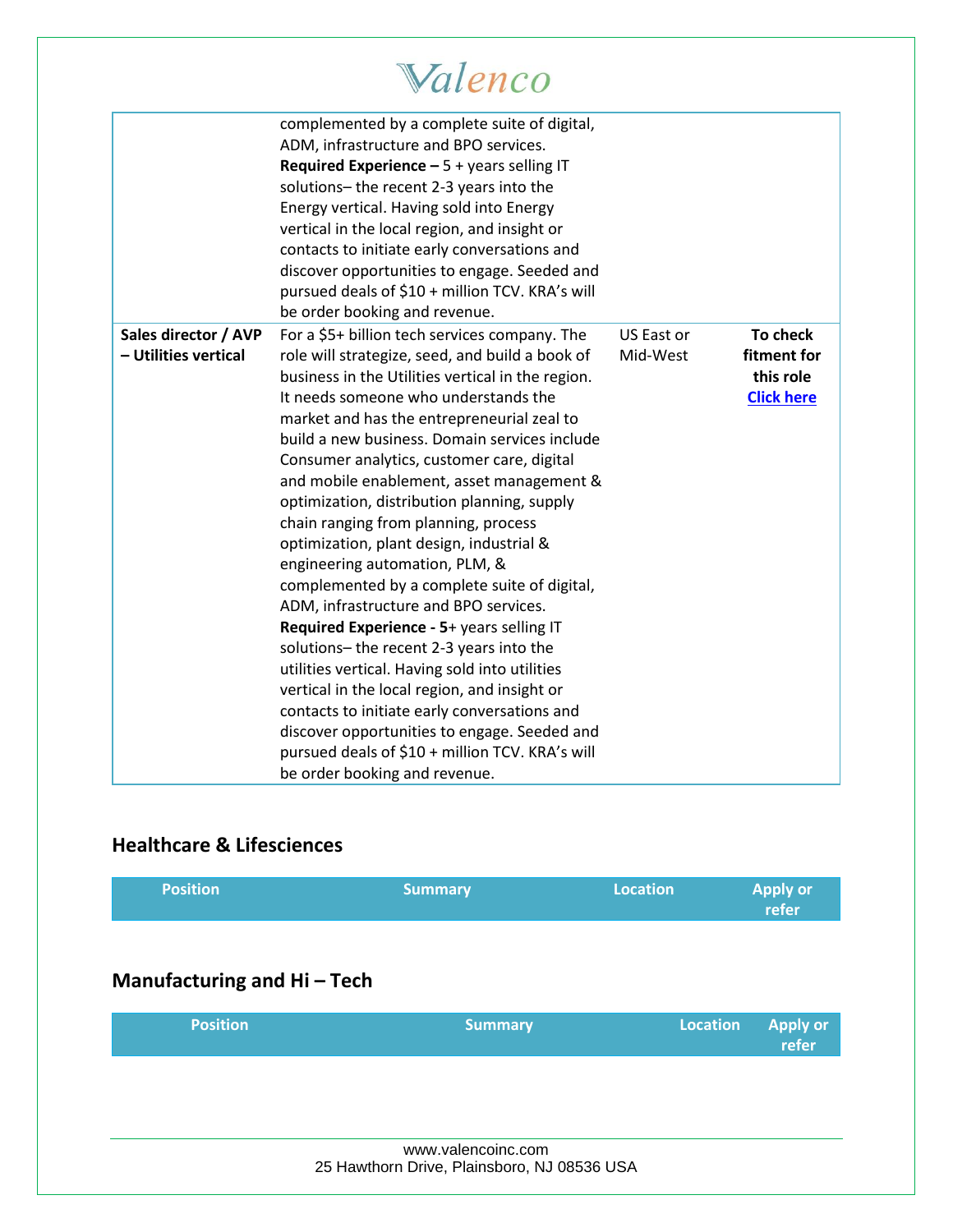# Walenco

| Sales director / AVP -        | For a \$5+ billion tech services company.                                                          | US East    | To check             |
|-------------------------------|----------------------------------------------------------------------------------------------------|------------|----------------------|
| <b>Manufacturing vertical</b> | Strategize and pursue new client acquisition in                                                    |            | fitment              |
|                               | the region for the discrete and manufacturing                                                      | Cincinnati | <b>Click</b>         |
|                               | verticals. The hiring company has rich and                                                         | region     | here                 |
|                               | deep technology solution offerings in the                                                          |            |                      |
|                               | manufacturing vertical, including                                                                  |            |                      |
|                               | manufacturing 4.0, factory of the future, IOT,                                                     |            |                      |
|                               | aftermarket support, warehouse & supply                                                            |            |                      |
|                               | chain - backed by a full suite of horizontal                                                       |            |                      |
|                               | service offerings in ERP, digital & commerce,                                                      |            |                      |
|                               | analytics, digital workplace, & cloud migration.                                                   |            |                      |
|                               | Required experience - 10+ years in IT /                                                            |            |                      |
|                               | platform services with a recent track record of                                                    |            |                      |
|                               | selling / growing business in the                                                                  |            |                      |
|                               | manufacturing vertical. Having scaled an                                                           |            |                      |
|                               | account or territory to $$5 +$ million and                                                         |            |                      |
|                               | pursued deals of $$10 + mil TCV$ . A network in                                                    |            |                      |
|                               | the local region which will allow early                                                            |            |                      |
|                               | conversations and productivity will be a plus.                                                     |            |                      |
|                               | KRA's will be order booking and realized                                                           |            |                      |
|                               | revenue                                                                                            |            |                      |
| Sales director / AVP - Hi-    | For a $$1 - 1.5$ billion tech services company.                                                    | Houston    | <b>To check</b>      |
| tech vertical                 | The company is an IT / BPO / engineering                                                           |            | fitment              |
|                               | services company $-\ $1 - 1.5$ billion in                                                          | Raleigh    | to the               |
|                               | revenues. Working for the hi-tech sales leader,<br>the role will sell into the compute and storage |            | role<br><b>Click</b> |
|                               | companies. The company offers a suite of                                                           |            | <u>here</u>          |
|                               | solutions in platform development,                                                                 |            |                      |
|                               | sustenance and testing across compute,                                                             |            |                      |
|                               | software platforms, & storage along with a full                                                    |            |                      |
|                               | suite of digital, application modernization,                                                       |            |                      |
|                               | automation, next gen data and ITO services.                                                        |            |                      |
|                               | Required experience - 5+ years in IT services                                                      |            |                      |
|                               | with at least the last $2 - 3$ years selling                                                       |            |                      |
|                               | compute/storage, platform engineering, IV&V,                                                       |            |                      |
|                               | & digital services into the hi-tech industry.                                                      |            |                      |
|                               | Grown and built a territory or account cluster                                                     |            |                      |
|                               | to \$5+ million. Experience of having pursued                                                      |            |                      |
|                               | deals of \$10+ mil TCV. KRA's will be order                                                        |            |                      |
|                               | booking and revenue.                                                                               |            |                      |
| Sales director / AVP - Hi     | For a NASSCOM top 10 IT services company.                                                          | Silicon    | <b>To check</b>      |
| <b>Tech</b>                   | The role will pursue and win new clients in the                                                    | Valley     | fitment              |
|                               | among Enterprise technology platforms                                                              |            | with this            |
|                               | companies, and may also be assigned an                                                             |            | role                 |
|                               | existing account to grow. The company has                                                          |            | <b>Click</b>         |
|                               | had significant success growing business with                                                      |            | here                 |
|                               | Hi-tech companies including startup's which                                                        |            |                      |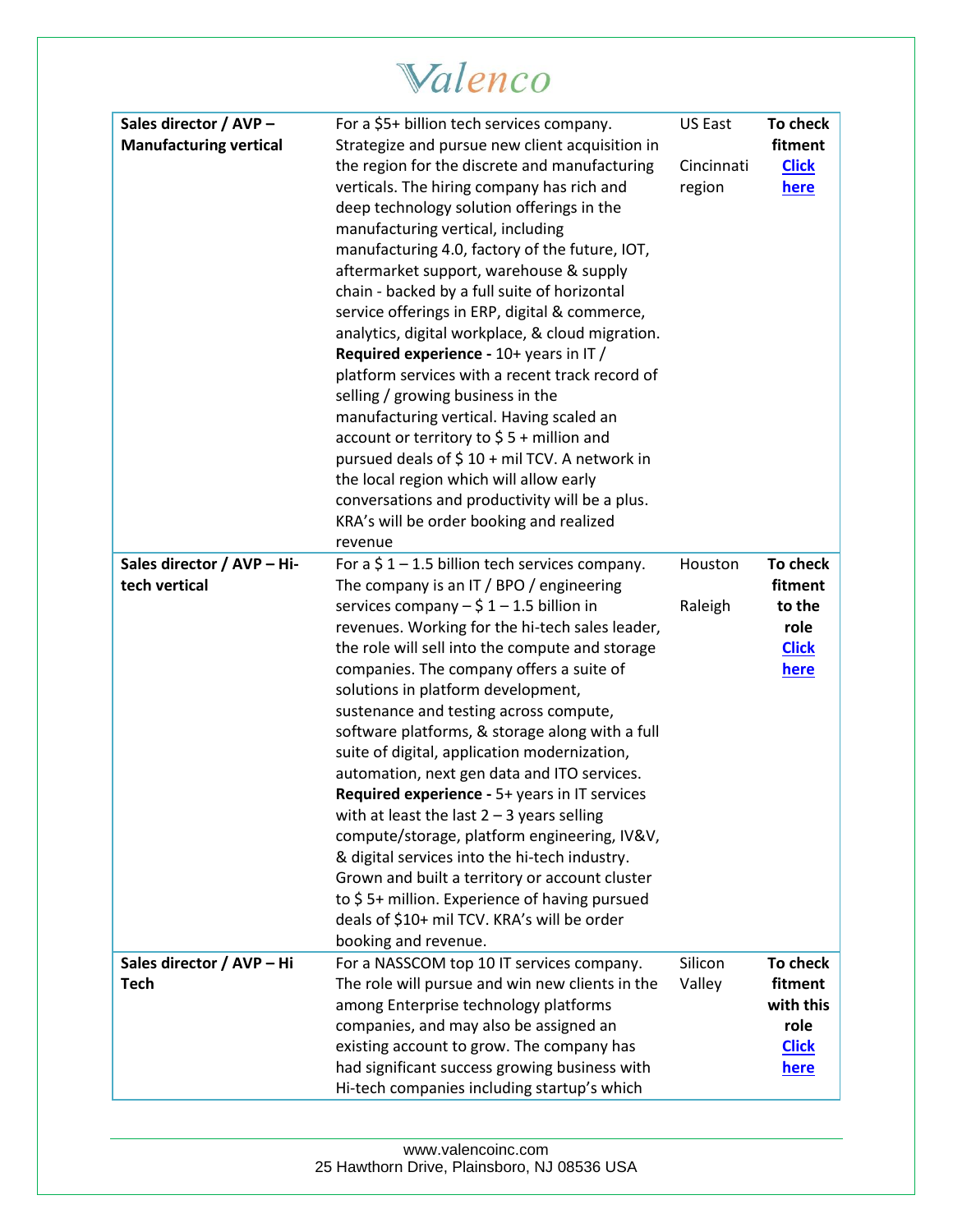# Valenco

have subsequently scaled to become large clients. In the hi-tech vertical, solutions offered in product and platform development, sustenance, and validation. Complementing these, a complete suite of offerings for digital engagement, corporate apps, mobility, & analytics, CRM, ERP and IMS. **Required experience** – 5+ years in IT / platform services with a recent track record of selling / growing business in the hi-tech vertical. Having scaled an account or territory to \$ 5 - 7 million and pursued deals of  $$10 + mil TCV$ . Having sold to or engaged with companies which offer enterprise technology platforms desirable. KRA's will be order booking and realized revenue.

#### **Media and Telecom**

| <b>Position</b> | <b>Summary</b> | Location | Apply or refer |
|-----------------|----------------|----------|----------------|
|                 |                |          |                |

### **Retail / CPG / TTH**

| <b>Position</b>                                               | <b>Summary</b>                                                                                                                                                                                                                                                                                                                                                                                                                                                                                                             | <b>Location</b>                        | <b>Apply or refer</b>                                    |
|---------------------------------------------------------------|----------------------------------------------------------------------------------------------------------------------------------------------------------------------------------------------------------------------------------------------------------------------------------------------------------------------------------------------------------------------------------------------------------------------------------------------------------------------------------------------------------------------------|----------------------------------------|----------------------------------------------------------|
| Sales director / AVP<br>$-$ Travel /<br>hospitality verticals | For a $$5 + billion$ IT services company. The<br>role will pursue and win new business &<br>clients in the travel & hospitality industries.<br>The company works with among the leading<br>airlines and logistics companies. The TTHL<br>sector is growing rapidly growing in the USA<br>with referenceable clients especially in<br>logistics & transportation. It offers solutions in<br>reservation & distribution, CRM, loyalty<br>management, bookings, customer analytics,<br>transportation & warehouse management, | <b>Dallas</b><br>Atlanta<br>New Jersey | To check<br>fitment to this<br>role<br><b>Click here</b> |
|                                                               | fleet management, supply chain visibility,<br>scheduling & asset management, and ERP -<br>complemented by a full suite of technology<br>modernization & engineering services.<br><b>Required experience</b> - 8+ years of sales<br>experience with the recent $3 - 4$ selling into<br>the TTH or contiguous vertical. Demonstrated<br>track record of building a territory -<br>strategizing, winning new clients and mining<br>them. A connect with travel / logistics /                                                  |                                        |                                                          |